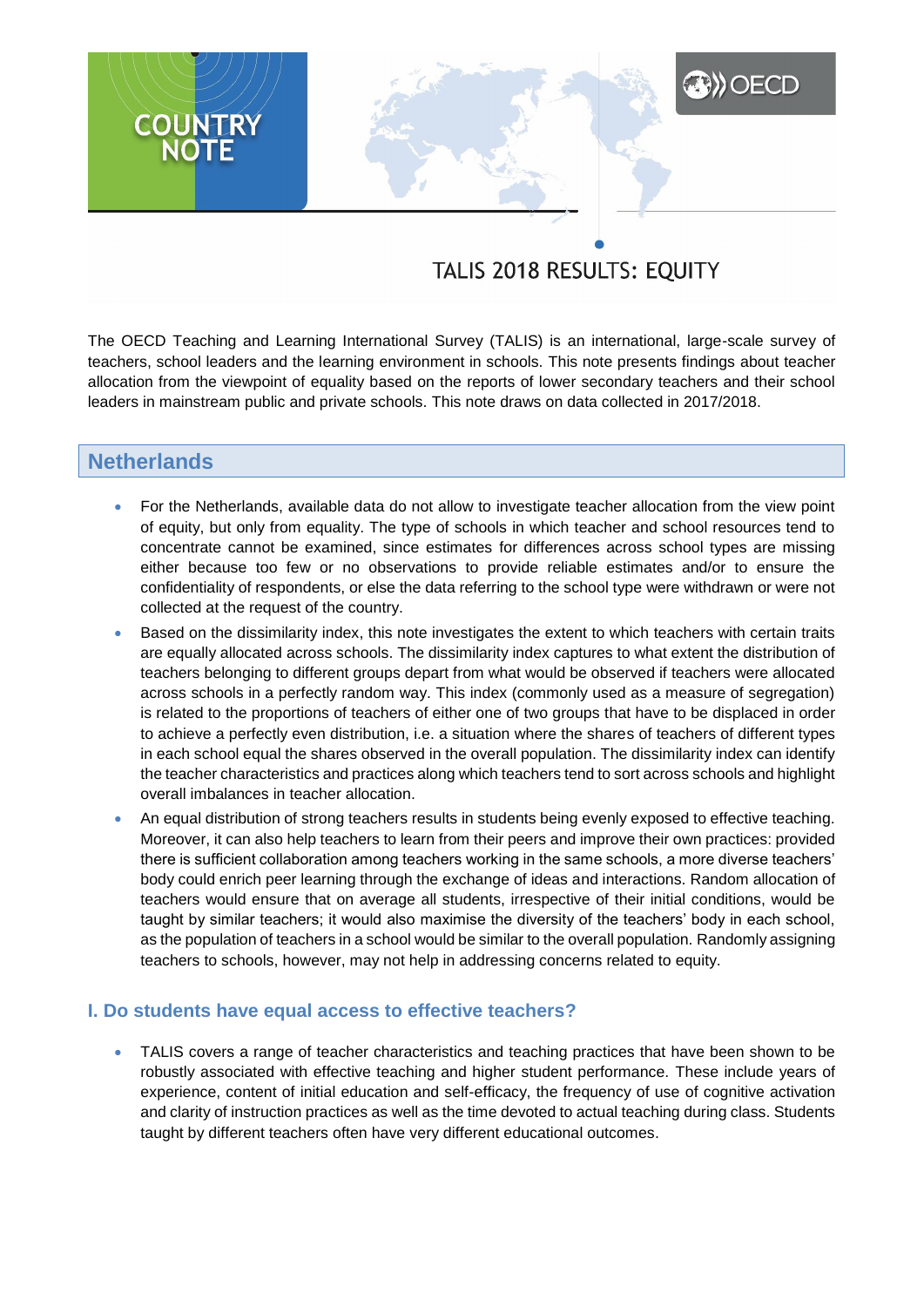## **Figure 1. Allocation of experienced and comprehensively trained teachers**



Results based on responses of lower secondary teachers

Notes: Only countries and territories with available data are shown. The dissimilarity index measures if the allocation of teachers with a given characteristic in a country's schools resembles the overall teacher population of the country and it ranges from 0 (i.e. the allocation of teachers in schools resembles perfectly the teacher population of the country) to 1 (i.e. teachers with a certain characteristic are concentrated in a single school). Source: OECD, TALIS 2018 Database, Tables 2.3 and 2.5.

- Past research has shown that experienced teachers are on average more effective than their less experienced colleagues in raising the performance of their students. In the TALIS 2018 cycle, 65% of teachers in the Netherlands had more than 10 years of teaching experience.
- According to system-level correlational analysis, countries and territories that are characterised by a more even distribution of experienced teachers across schools tend to have higher average scores in the PISA reading assessment (reading was the focus domain in PISA 2018). In the Netherlands, the dissimilarity index for experienced teachers is 0.24, which is lower than the OECD average (0.32). This means that about one in four experienced teachers would need to change schools (i.e. moving to schools with a lower share of experienced teachers) in order to ensure an equal presence of experienced teachers across schools. Importantly, an uneven allocation of teachers with certain characteristics does not necessarily mean that a school system is inequitable: allocating more experienced teachers to the schools that need them most can be a deliberate policy choice.
- TALIS asks teachers about the content of their initial education and training. In the TALIS 2018 cycle, 28% of teachers in the Netherlands reported to have received a comprehensive initial education, which includes subject content, pedagogy, classroom practices, cross-curricular skills, teaching in a mixedability setting and classroom management: this is lower than the OECD average (39%). On average across OECD countries/territories, initial training in cross-curricular skills, teaching in a mixed-ability setting and classroom management tend to be less prevalent than the other types of training.
- As shown by system-level correlational analysis, across countries and territories, the more even the distribution of teachers with comprehensive initial training across schools, the higher students' mean reading score in PISA. In the Netherlands, the dissimilarity index for comprehensively trained teachers is 0.24, which is not statistically different from the OECD average (0.26).
- Research highlights how self-efficacy is positively related to performance in a wide range of settings. Teachers and students are no exception. TALIS elicits teachers' self-efficacy beliefs by asking them to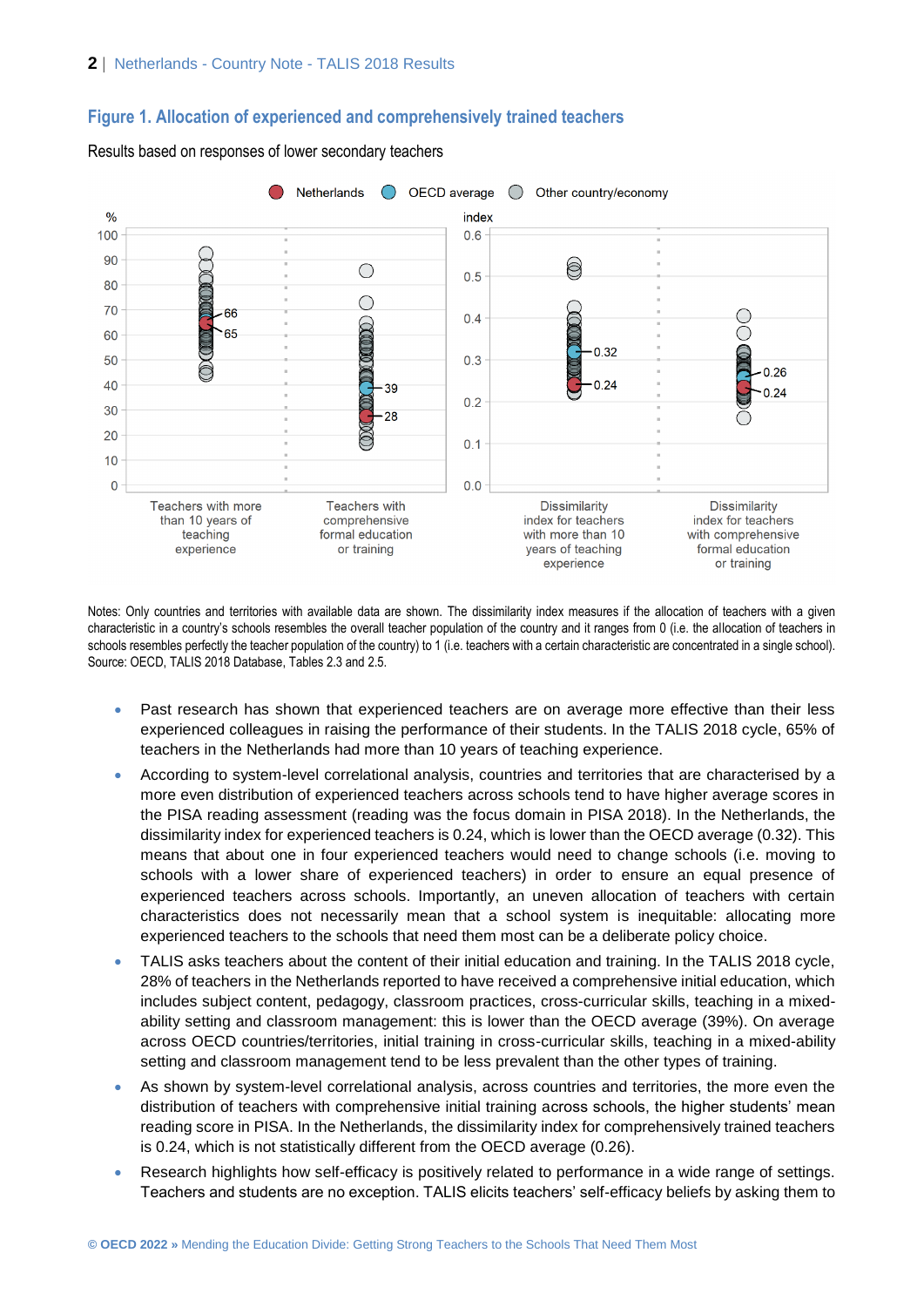assess their ability to perform well in a range of tasks related to classroom management, instruction, and students' engagement. In the Netherlands, the dissimilarity index for teachers with higher selfefficacy (defined as those in the top quarter of the national distribution of the self-efficacy scale) is 0.3, which is not statistically different from the OECD average (0.29).

# **Figure 2. Allocation of teachers who engage in effective teaching practices**



Results based on responses of lower secondary teachers

Notes: Only countries and territories with available data are shown. The dissimilarity index measures if the allocation of teachers with a given characteristic in a country's schools resembles the overall teacher population of the country and it ranges from 0 (i.e. the allocation of teachers in schools resembles perfectly the teacher population of the country) to 1 (i.e. teachers with a certain characteristic are concentrated in a single school). Source: OECD, TALIS 2018 Database, Tables 2.8, 2.10 and 2.12.

- Past research has highlighted a positive association between the share of class time teachers devote to teaching and student achievement. The ability of teachers to maximise instruction time is closely related to their ability to maintain order in the classroom. But of course students' attitudes and behaviour also matter as a factor influencing the proportion of time spent on teaching and learning, and are partly outside of teachers' control. TALIS measures the instruction time to which students are exposed by asking teachers how their working time is allocated between different tasks such as administrative tasks, keeping order and actual teaching in a regular weekly class.
- According to system-level correlational analysis, students' average performance in reading is lower in education systems where teachers who spend a larger share of class time on actual teaching are unevenly distributed across schools. In the Netherlands, the dissimilarity index for teachers who spend a larger share of class time on actual teaching (defined as those in the top quarter of the national distribution of the share of class time allocated to actual teaching) is 0.31, which is not statistically different from the OECD average (0.33).
- Cognitive activation consists of instructional activities that require students to evaluate, integrate and apply knowledge within the context of problem solving (e.g. presenting tasks for which there is no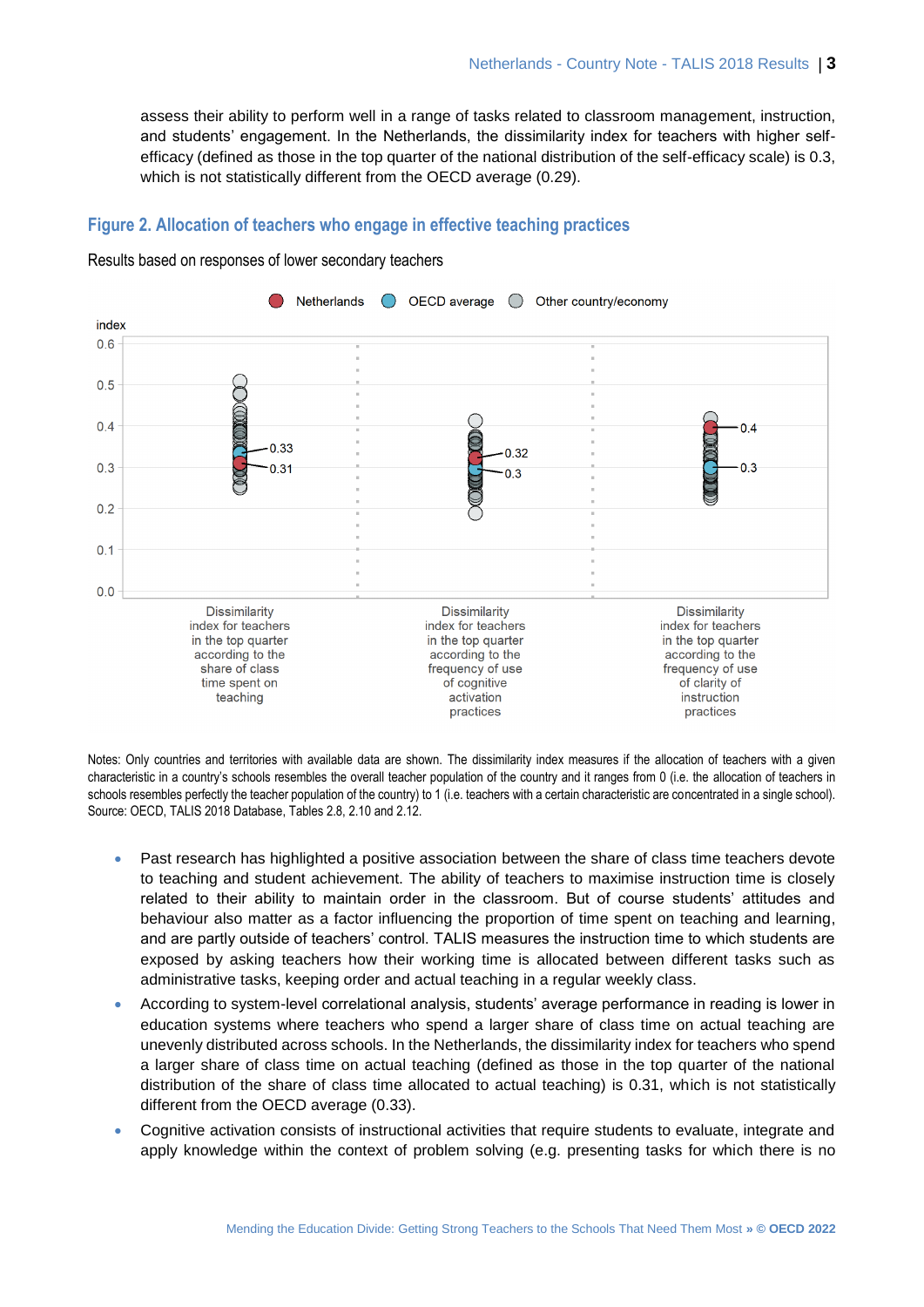### **4** | Netherlands - Country Note - TALIS 2018 Results

obvious solution or which require students to think critically, and asking students to decide on their own procedures for solving complex tasks). Past research has shown that the use of cognitive activation is associated with higher student achievement. In the Netherlands, the dissimilarity index for teachers who rely on cognitive activation practices most often (defined as those who are in the top quarter of the national distribution in terms of the frequency of use of cognitive activation practices) is 0.32, which is not statistically different from the OECD average (0.3).

 Clarity of instruction is conceptualised in TALIS as the ability to set clear and comprehensive instruction and learning goals, to connect new and old topics, and to provide students with a summary at the end of the lesson. Past studies have shown how this practice is related to positive student outcomes, including learning motivation, achievement and satisfaction. In the Netherlands, the dissimilarity index for teachers who most often adopt clarity of instruction techniques (defined as those who are in the top quarter of the national distribution in terms of the frequency of use of clarity of instruction practices) is 0.4, which is higher than the OECD average (0.3).

# **II. Do students have equal access to digital learning in school?**

• The use of digital technology for teaching and learning can help students acquire digital skills, socialemotional skills and more standard cognitive skills such as numeracy and literacy. While teachers' reliance on ICT has increased considerably in the wake of the COVID-19 pandemic, school closures have also highlighted the continued presence of digital divides. Available evidence shows that learning losses have been the most severe among marginalised students, who tend to have more limited access to digital learning resources. It is important to note, however, that the data presented in this note were collected in 2017/2018; that is before the outbreak of the COVID-19 pandemic.

## **Figure 3. Allocation of teachers with high self-efficacy in ICT and teachers who frequently teach using ICT**



Results based on responses of lower secondary teachers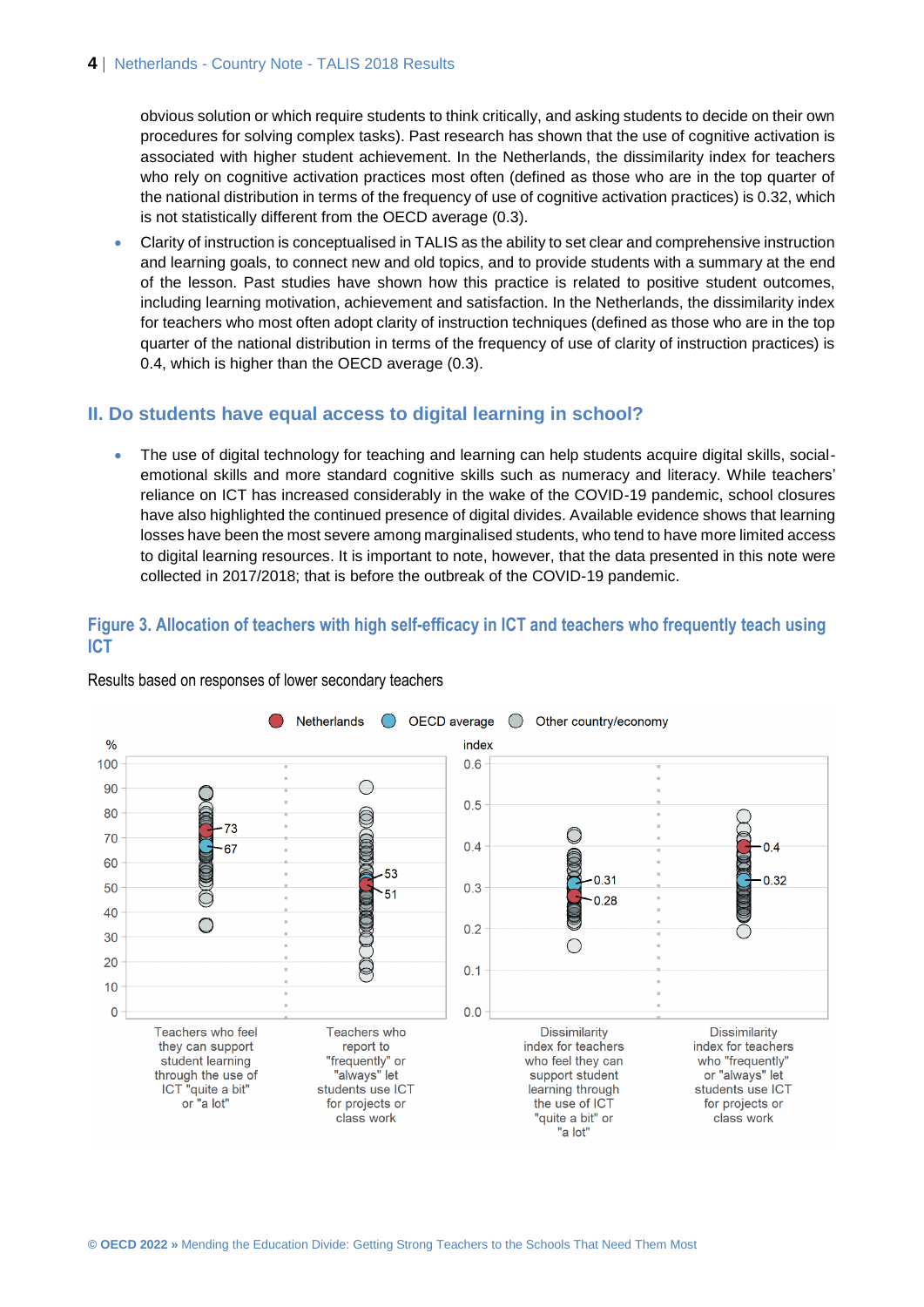Notes: Only countries and territories with available data are shown. The dissimilarity index measures if the allocation of teachers with a given characteristic in a country's schools resembles the overall teacher population of the country and it ranges from 0 (i.e. the allocation of teachers in schools resembles perfectly the teacher population of the country) to 1 (i.e. teachers with a certain characteristic are concentrated in a single school). Source: OECD, TALIS 2018 Database, Tables 3.12 and 3.15.

- Having access to technology does not improve student learning in itself. Effective integration of technology into teaching and learning requires teachers who are well trained and able to use digital tools for instruction. In the TALIS 2018 cycle, 73% of teachers in the Netherlands reported that they could support student learning through the use of digital technology "quite a bit" or "a lot", which is higher than the OECD average (67%).
- The dissimilarity index for these teachers is 0.28, which is not statistically different from the OECD average (0.31). This means that about three in ten teachers with high self-efficacy in ICT use would need to change schools (i.e. moving to schools with a lower share of teachers with high self-efficacy in ICT) in order to ensure an equal presence of these teachers across schools. It is important to note, however, that self-efficacy is context-specific. Therefore, the same teacher may report a different level of self-efficacy in a different school environment.
- According to system-level correlational analysis, disadvantaged students tend to have just as much or more opportunity to learn digital literacy skills (such as detecting if the information read is subjective or biased) in education systems where teachers with high self-efficacy in ICT and teachers who regularly teach using ICT are more evenly distributed across schools.
- Past research has highlighted a positive relationship between teachers' perceived self-efficacy in ICT and their use of digital technology in the classroom. Although the literature also shows that ICT use at school does not automatically lead to better student outcomes – both too limited and overly excessive use of ICT can be associated with lower student achievement – teachers' and students' ability to make the most of ICT is reinforced by regular and judicious use of digital technology in the classroom. In the TALIS 2018 cycle, 51% of teachers in the Netherlands reported "frequently" or "always" letting students use ICT for projects or class work, which is not statistically different from the OECD average (53%). The dissimilarity index for these teachers is 0.4, which is higher than the OECD average (0.32).

## **Key features of TALIS 2018**

TALIS uses questionnaires administered to teachers and their school principals to gather data. Its main goal is to generate internationally comparable information relevant to developing and implementing policies focused on school leaders, teachers and teaching, with an emphasis on those aspects that affect student learning. It gives a voice to teachers and school leaders, allowing them to provide input into educational policy analysis and development in key areas.

- The international target population for TALIS is composed of lower secondary teachers and their school leaders in mainstream public and private schools. TALIS 2018 offered three additional options: 15 countries and territories, including the Netherlands, also surveyed teachers and school leaders in their primary schools (ISCED level 1), 11 countries and territories did so in their upper secondary schools (ISCED level 3) and 9 countries and territories conducted the survey in schools that participated in the 2018 OECD Programme for International Student Assessment (PISA).
- In each country/economy, a representative sample of 4 000 teachers and their school principals from 200 schools was randomly selected for the study. Across all survey components, approximately 260 000 teachers responded to the survey, representing more than 8 million teachers in the 48 participating countries and territories. In the Netherlands, 1 884 lower secondary teachers and 125 principals completed the TALIS questionnaires.
- Building on literature identifying the characteristics and practices of teaching that boost student achievement, the report *Mending the Education Divide: Getting Strong Teachers to the Schools That Need Them Most*, published on 14 March 2022, shows how teachers with different characteristics and